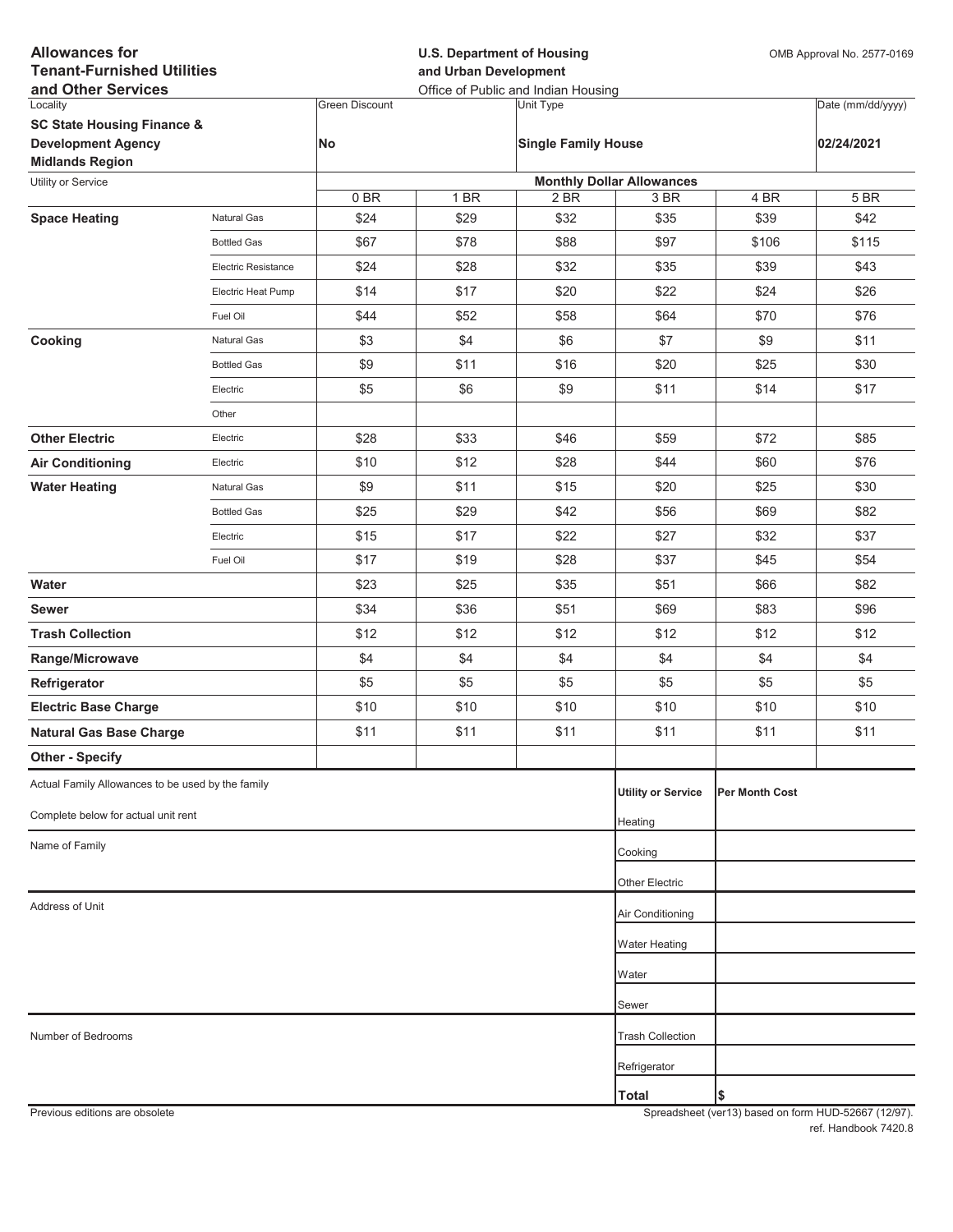| <b>Allowances for</b><br><b>Tenant-Furnished Utilities</b><br>and Other Services |                     |                       | <b>U.S. Department of Housing</b><br>and Urban Development<br>Office of Public and Indian Housing |                                  |                           |                | OMB Approval No. 2577-0169 |  |
|----------------------------------------------------------------------------------|---------------------|-----------------------|---------------------------------------------------------------------------------------------------|----------------------------------|---------------------------|----------------|----------------------------|--|
| Locality                                                                         |                     | <b>Green Discount</b> |                                                                                                   | Unit Type                        |                           |                | Date (mm/dd/yyyy)          |  |
| <b>SC State Housing Finance &amp;</b>                                            |                     |                       |                                                                                                   |                                  |                           |                |                            |  |
| <b>Development Agency</b>                                                        |                     | <b>ENERGY STAR</b>    |                                                                                                   | <b>Single Family House</b>       |                           |                | 02/24/2021                 |  |
| <b>Midlands Region</b><br>Utility or Service                                     |                     |                       |                                                                                                   | <b>Monthly Dollar Allowances</b> |                           |                |                            |  |
|                                                                                  |                     | 0BR                   | 1 BR                                                                                              | 2 BR                             | 3 BR                      | 4 BR           | 5 BR                       |  |
| <b>Space Heating</b>                                                             | Natural Gas         | \$20                  | \$23                                                                                              | \$26                             | \$29                      | \$32           | \$34                       |  |
|                                                                                  | <b>Bottled Gas</b>  | \$55                  | \$64                                                                                              | \$72                             | \$79                      | \$87           | \$95                       |  |
|                                                                                  | Electric Resistance | \$20                  | \$23                                                                                              | \$26                             | \$29                      | \$32           | \$35                       |  |
|                                                                                  | Electric Heat Pump  | \$12                  | \$14                                                                                              | \$16                             | \$18                      | \$20           | \$22                       |  |
|                                                                                  | Fuel Oil            | \$36                  | \$43                                                                                              | \$48                             | \$53                      | \$58           | \$63                       |  |
| Cooking                                                                          | Natural Gas         | \$3                   | \$3                                                                                               | \$5                              | \$6                       | \$8            | \$9                        |  |
|                                                                                  | <b>Bottled Gas</b>  | \$8                   | \$9                                                                                               | \$13                             | \$17                      | \$21           | \$25                       |  |
|                                                                                  | Electric            | \$4                   | \$5                                                                                               | \$7                              | \$9                       | \$11           | \$14                       |  |
|                                                                                  | Other               |                       |                                                                                                   |                                  |                           |                |                            |  |
| <b>Other Electric</b>                                                            | Electric            | \$23                  | \$27                                                                                              | \$38                             | \$48                      | \$59           | \$70                       |  |
| <b>Air Conditioning</b>                                                          | Electric            | \$8                   | \$10                                                                                              | \$22                             | \$36                      | \$49           | \$62                       |  |
| <b>Water Heating</b>                                                             | Natural Gas         | \$7                   | \$9                                                                                               | \$13                             | \$17                      | \$21           | \$24                       |  |
|                                                                                  | <b>Bottled Gas</b>  | \$20                  | \$24                                                                                              | \$35                             | \$46                      | \$56           | \$67                       |  |
|                                                                                  | Electric            | \$12                  | \$14                                                                                              | \$18                             | \$22                      | \$26           | \$30                       |  |
|                                                                                  | Fuel Oil            | \$14                  | \$16                                                                                              | \$23                             | \$30                      | \$37           | \$44                       |  |
| Water                                                                            |                     | \$23                  | \$25                                                                                              | \$35                             | \$51                      | \$66           | \$82                       |  |
| <b>Sewer</b>                                                                     |                     | \$34                  | \$36                                                                                              | \$51                             | \$69                      | \$83           | \$96                       |  |
| <b>Trash Collection</b>                                                          |                     | \$12                  | \$12                                                                                              | \$12                             | \$12                      | \$12           | \$12                       |  |
| Range/Microwave                                                                  |                     | \$4                   | \$4                                                                                               | \$4                              | \$4                       | \$4            | \$4                        |  |
| Refrigerator                                                                     |                     | \$5                   | \$5                                                                                               | \$5                              | \$5                       | \$5            | \$5                        |  |
| <b>Electric Base Charge</b>                                                      |                     | \$10                  | \$10                                                                                              | \$10                             | \$10                      | \$10           | \$10                       |  |
| <b>Natural Gas Base Charge</b>                                                   |                     | \$11                  | \$11                                                                                              | \$11                             | \$11                      | \$11           | \$11                       |  |
| <b>Other - Specify</b>                                                           |                     |                       |                                                                                                   |                                  |                           |                |                            |  |
| Actual Family Allowances to be used by the family                                |                     |                       |                                                                                                   |                                  | <b>Utility or Service</b> | Per Month Cost |                            |  |
| Complete below for actual unit rent                                              |                     |                       |                                                                                                   |                                  | Heating                   |                |                            |  |
| Name of Family                                                                   |                     |                       |                                                                                                   |                                  | Cooking                   |                |                            |  |
|                                                                                  |                     |                       |                                                                                                   |                                  | Other Electric            |                |                            |  |
| Address of Unit                                                                  |                     |                       |                                                                                                   |                                  |                           |                |                            |  |
|                                                                                  |                     |                       |                                                                                                   |                                  | Air Conditioning          |                |                            |  |
|                                                                                  |                     |                       |                                                                                                   |                                  | Water Heating             |                |                            |  |
|                                                                                  |                     |                       |                                                                                                   |                                  | Water                     |                |                            |  |
|                                                                                  |                     |                       |                                                                                                   |                                  | Sewer                     |                |                            |  |
| Number of Bedrooms                                                               |                     |                       |                                                                                                   |                                  | <b>Trash Collection</b>   |                |                            |  |
|                                                                                  |                     |                       |                                                                                                   |                                  | Refrigerator              |                |                            |  |
|                                                                                  |                     |                       |                                                                                                   |                                  | <b>Total</b>              | \$             |                            |  |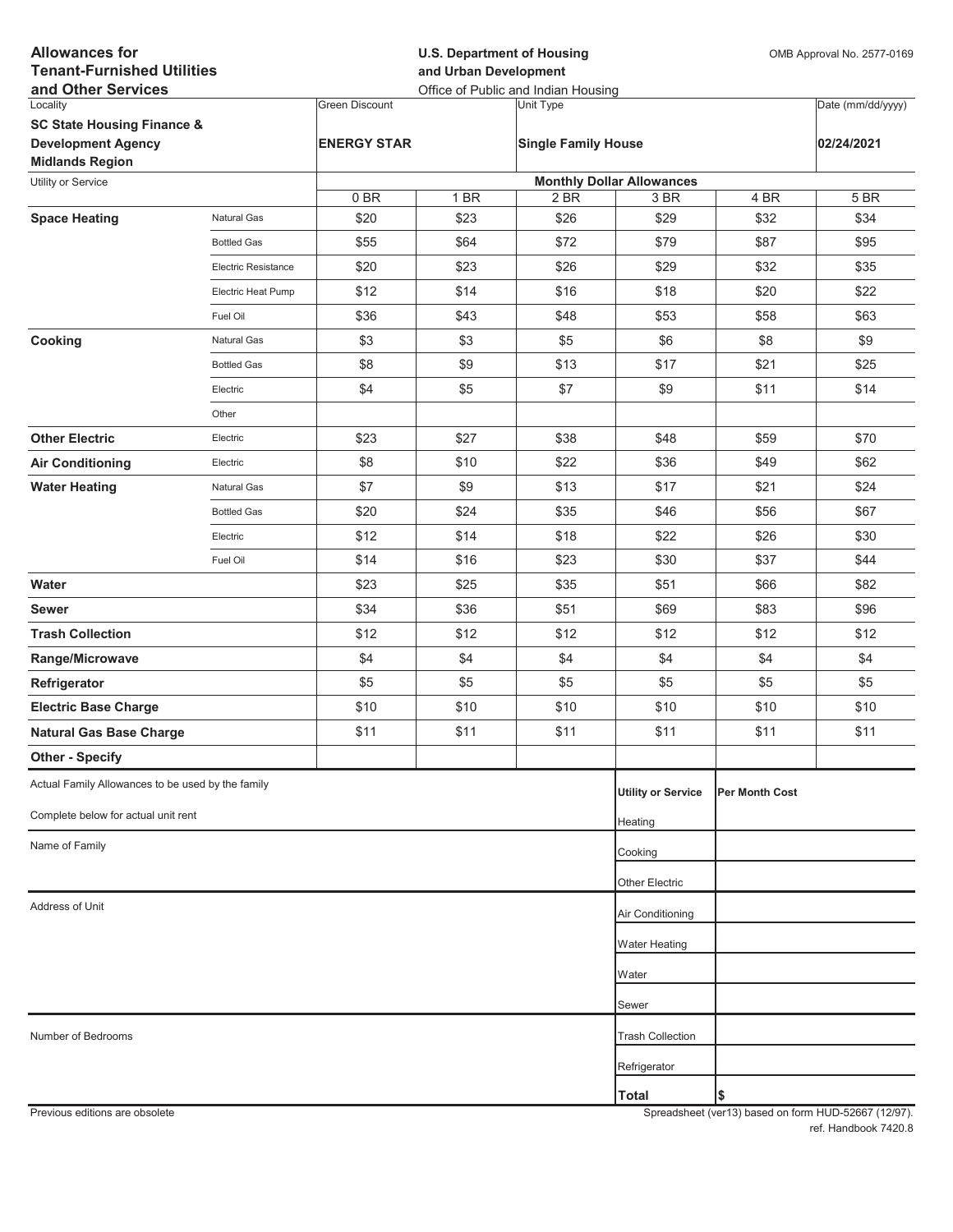| <b>Allowances for</b><br><b>Tenant-Furnished Utilities</b><br>and Other Services |                     |                       | <b>U.S. Department of Housing</b><br>and Urban Development<br>Office of Public and Indian Housing |                               |                                          |                | OMB Approval No. 2577-0169 |  |
|----------------------------------------------------------------------------------|---------------------|-----------------------|---------------------------------------------------------------------------------------------------|-------------------------------|------------------------------------------|----------------|----------------------------|--|
| Locality                                                                         |                     | <b>Green Discount</b> |                                                                                                   | <b>Unit Type</b>              |                                          |                | Date (mm/dd/yyyy)          |  |
| <b>SC State Housing Finance &amp;</b>                                            |                     |                       |                                                                                                   |                               |                                          |                |                            |  |
| <b>Development Agency</b>                                                        |                     | <b>No</b>             |                                                                                                   | <b>Single Family Attached</b> |                                          |                | 02/24/2021                 |  |
| <b>Midlands Region</b>                                                           |                     |                       |                                                                                                   |                               |                                          |                |                            |  |
| Utility or Service                                                               |                     | 0B                    | 1 BR                                                                                              | 2 BR                          | <b>Monthly Dollar Allowances</b><br>3 BR | 4 BR           | 5 BR                       |  |
| <b>Space Heating</b>                                                             | Natural Gas         | \$23                  | \$27                                                                                              | \$30                          | \$33                                     | \$35           | \$38                       |  |
|                                                                                  | <b>Bottled Gas</b>  | \$63                  | \$74                                                                                              | \$82                          | \$89                                     | \$97           | \$105                      |  |
|                                                                                  | Electric Resistance | \$17                  | \$20                                                                                              | \$24                          | \$28                                     | \$32           | \$36                       |  |
|                                                                                  | Electric Heat Pump  | \$12                  | \$14                                                                                              | \$17                          | \$19                                     | \$20           | \$22                       |  |
|                                                                                  | Fuel Oil            | \$42                  | \$49                                                                                              | \$54                          | \$59                                     | \$64           | \$69                       |  |
| Cooking                                                                          | Natural Gas         | \$3                   | \$4                                                                                               | \$6                           | \$7                                      | \$9            | \$11                       |  |
|                                                                                  | <b>Bottled Gas</b>  | \$9                   | \$11                                                                                              | \$16                          | \$20                                     | \$25           | \$30                       |  |
|                                                                                  | Electric            | \$5                   | \$6                                                                                               | \$9                           | \$11                                     | \$14           | \$17                       |  |
|                                                                                  | Other               |                       |                                                                                                   |                               |                                          |                |                            |  |
| <b>Other Electric</b>                                                            | Electric            | \$24                  | \$28                                                                                              | \$40                          | \$51                                     | \$62           | \$73                       |  |
| <b>Air Conditioning</b>                                                          | Electric            | \$13                  | \$15                                                                                              | \$27                          | \$39                                     | \$50           | \$62                       |  |
| <b>Water Heating</b>                                                             | Natural Gas         | \$9                   | \$11                                                                                              | \$15                          | \$20                                     | \$25           | \$30                       |  |
|                                                                                  | <b>Bottled Gas</b>  | \$25                  | \$29                                                                                              | \$42                          | \$56                                     | \$69           | \$82                       |  |
|                                                                                  | Electric            | \$15                  | \$17                                                                                              | \$22                          | \$27                                     | \$32           | \$37                       |  |
|                                                                                  | Fuel Oil            | \$17                  | \$19                                                                                              | \$28                          | \$37                                     | \$45           | \$54                       |  |
| Water                                                                            |                     | \$23                  | \$25                                                                                              | \$35                          | \$51                                     | \$66           | \$82                       |  |
| <b>Sewer</b>                                                                     |                     | \$34                  | \$36                                                                                              | \$51                          | \$69                                     | \$83           | \$96                       |  |
| <b>Trash Collection</b>                                                          |                     | \$12                  | \$12                                                                                              | \$12                          | \$12                                     | \$12           | \$12                       |  |
| Range/Microwave                                                                  |                     | \$4                   | \$4                                                                                               | \$4                           | \$4                                      | \$4            | \$4                        |  |
| Refrigerator                                                                     |                     | \$5                   | \$5                                                                                               | \$5                           | \$5                                      | \$5            | \$5                        |  |
| <b>Electric Base Charge</b>                                                      |                     | \$10                  | \$10                                                                                              | \$10                          | \$10                                     | \$10           | \$10                       |  |
| <b>Natural Gas Base Charge</b>                                                   |                     | \$11                  | \$11                                                                                              | \$11                          | \$11                                     | \$11           | \$11                       |  |
| <b>Other - Specify</b>                                                           |                     |                       |                                                                                                   |                               |                                          |                |                            |  |
| Actual Family Allowances to be used by the family                                |                     |                       |                                                                                                   |                               | <b>Utility or Service</b>                | Per Month Cost |                            |  |
| Complete below for actual unit rent                                              |                     |                       |                                                                                                   |                               | Heating                                  |                |                            |  |
| Name of Family                                                                   |                     |                       |                                                                                                   |                               | Cooking                                  |                |                            |  |
|                                                                                  |                     |                       |                                                                                                   |                               |                                          |                |                            |  |
| Address of Unit                                                                  |                     |                       |                                                                                                   |                               | Other Electric                           |                |                            |  |
|                                                                                  |                     |                       |                                                                                                   |                               | Air Conditioning                         |                |                            |  |
|                                                                                  |                     |                       |                                                                                                   |                               | <b>Water Heating</b>                     |                |                            |  |
|                                                                                  |                     |                       |                                                                                                   |                               | Water                                    |                |                            |  |
|                                                                                  |                     |                       |                                                                                                   |                               | Sewer                                    |                |                            |  |
| Number of Bedrooms                                                               |                     |                       |                                                                                                   |                               | <b>Trash Collection</b>                  |                |                            |  |
|                                                                                  |                     |                       |                                                                                                   |                               | Refrigerator                             |                |                            |  |
|                                                                                  |                     |                       |                                                                                                   |                               | <b>Total</b>                             | \$             |                            |  |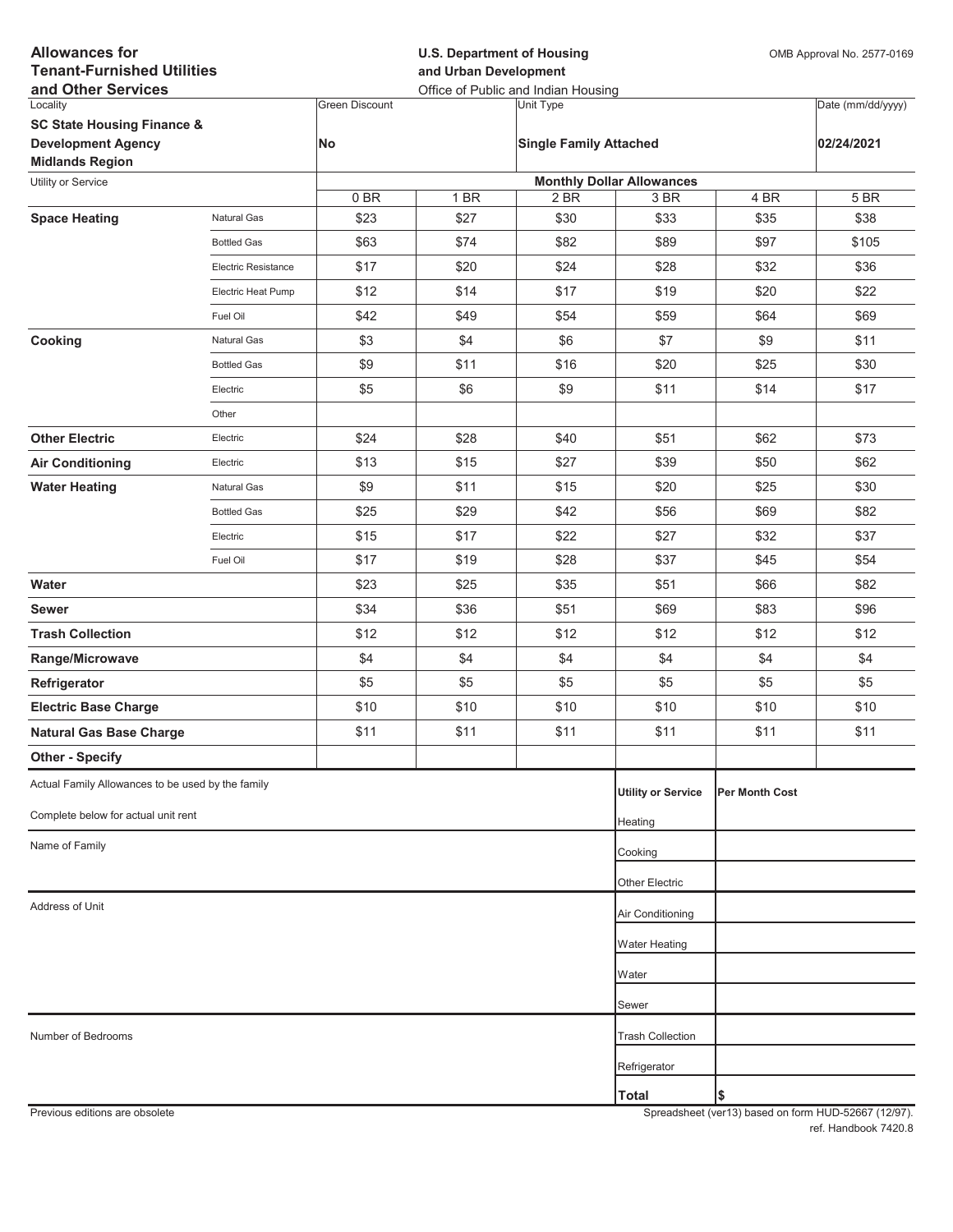| <b>Allowances for</b><br><b>Tenant-Furnished Utilities</b><br>and Other Services |                     |                       | <b>U.S. Department of Housing</b><br>and Urban Development<br>Office of Public and Indian Housing |                               |                                  |                | OMB Approval No. 2577-0169 |  |
|----------------------------------------------------------------------------------|---------------------|-----------------------|---------------------------------------------------------------------------------------------------|-------------------------------|----------------------------------|----------------|----------------------------|--|
| Locality                                                                         |                     | <b>Green Discount</b> |                                                                                                   | Unit Type                     |                                  |                | Date (mm/dd/yyyy)          |  |
| <b>SC State Housing Finance &amp;</b>                                            |                     |                       |                                                                                                   |                               |                                  |                |                            |  |
| <b>Development Agency</b>                                                        |                     | <b>ENERGY STAR</b>    |                                                                                                   | <b>Single Family Attached</b> |                                  |                | 02/24/2021                 |  |
| <b>Midlands Region</b>                                                           |                     |                       |                                                                                                   |                               | <b>Monthly Dollar Allowances</b> |                |                            |  |
| Utility or Service                                                               |                     | 0BR                   | 1 BR                                                                                              | 2 BR                          | 3 BR                             | 4 BR           | 5 BR                       |  |
| <b>Space Heating</b>                                                             | Natural Gas         | \$19                  | \$22                                                                                              | \$24                          | \$27                             | \$29           | \$31                       |  |
|                                                                                  | <b>Bottled Gas</b>  | \$52                  | \$61                                                                                              | \$67                          | \$73                             | \$80           | \$86                       |  |
|                                                                                  | Electric Resistance | \$14                  | \$16                                                                                              | \$20                          | \$23                             | \$27           | \$30                       |  |
|                                                                                  | Electric Heat Pump  | \$10                  | \$12                                                                                              | \$14                          | \$16                             | \$17           | \$18                       |  |
|                                                                                  | Fuel Oil            | \$34                  | \$40                                                                                              | \$44                          | \$49                             | \$53           | \$57                       |  |
| Cooking                                                                          | Natural Gas         | \$3                   | \$3                                                                                               | \$5                           | \$6                              | \$8            | \$9                        |  |
|                                                                                  | <b>Bottled Gas</b>  | \$8                   | \$9                                                                                               | \$13                          | \$17                             | \$21           | \$25                       |  |
|                                                                                  | Electric            | \$4                   | \$5                                                                                               | \$7                           | \$9                              | \$11           | \$14                       |  |
|                                                                                  | Other               |                       |                                                                                                   |                               |                                  |                |                            |  |
| <b>Other Electric</b>                                                            | Electric            | \$20                  | \$23                                                                                              | \$33                          | \$42                             | \$51           | \$60                       |  |
| <b>Air Conditioning</b>                                                          | Electric            | \$11                  | \$12                                                                                              | \$21                          | \$31                             | \$41           | \$51                       |  |
| <b>Water Heating</b>                                                             | Natural Gas         | \$7                   | \$9                                                                                               | \$13                          | \$17                             | \$21           | \$24                       |  |
|                                                                                  | <b>Bottled Gas</b>  | \$20                  | \$24                                                                                              | \$35                          | \$46                             | \$56           | \$67                       |  |
|                                                                                  | Electric            | \$12                  | \$14                                                                                              | \$18                          | \$22                             | \$26           | \$30                       |  |
|                                                                                  | Fuel Oil            | \$14                  | \$16                                                                                              | \$23                          | \$30                             | \$37           | \$44                       |  |
| Water                                                                            |                     | \$23                  | \$25                                                                                              | \$35                          | \$51                             | \$66           | \$82                       |  |
| <b>Sewer</b>                                                                     |                     | \$34                  | \$36                                                                                              | \$51                          | \$69                             | \$83           | \$96                       |  |
| <b>Trash Collection</b>                                                          |                     | \$12                  | \$12                                                                                              | \$12                          | \$12                             | \$12           | \$12                       |  |
| Range/Microwave                                                                  |                     | \$4                   | \$4                                                                                               | \$4                           | \$4                              | \$4            | \$4                        |  |
| Refrigerator                                                                     |                     | \$5                   | \$5                                                                                               | \$5                           | \$5                              | \$5            | \$5                        |  |
| <b>Electric Base Charge</b>                                                      |                     | \$10                  | \$10                                                                                              | \$10                          | \$10                             | \$10           | \$10                       |  |
| <b>Natural Gas Base Charge</b>                                                   |                     | \$11                  | \$11                                                                                              | \$11                          | \$11                             | \$11           | \$11                       |  |
| <b>Other - Specify</b>                                                           |                     |                       |                                                                                                   |                               |                                  |                |                            |  |
| Actual Family Allowances to be used by the family                                |                     |                       |                                                                                                   |                               | <b>Utility or Service</b>        | Per Month Cost |                            |  |
| Complete below for actual unit rent                                              |                     |                       |                                                                                                   |                               | Heating                          |                |                            |  |
| Name of Family                                                                   |                     |                       |                                                                                                   |                               | Cooking                          |                |                            |  |
|                                                                                  |                     |                       |                                                                                                   |                               |                                  |                |                            |  |
|                                                                                  |                     |                       |                                                                                                   |                               | Other Electric                   |                |                            |  |
| Address of Unit                                                                  |                     |                       |                                                                                                   |                               | Air Conditioning                 |                |                            |  |
|                                                                                  |                     |                       |                                                                                                   |                               | Water Heating                    |                |                            |  |
|                                                                                  |                     |                       |                                                                                                   |                               | Water                            |                |                            |  |
|                                                                                  |                     |                       |                                                                                                   |                               | Sewer                            |                |                            |  |
| Number of Bedrooms                                                               |                     |                       |                                                                                                   |                               | <b>Trash Collection</b>          |                |                            |  |
|                                                                                  |                     |                       |                                                                                                   |                               | Refrigerator                     |                |                            |  |
|                                                                                  |                     |                       |                                                                                                   |                               | <b>Total</b>                     | \$             |                            |  |
|                                                                                  |                     |                       |                                                                                                   |                               |                                  |                |                            |  |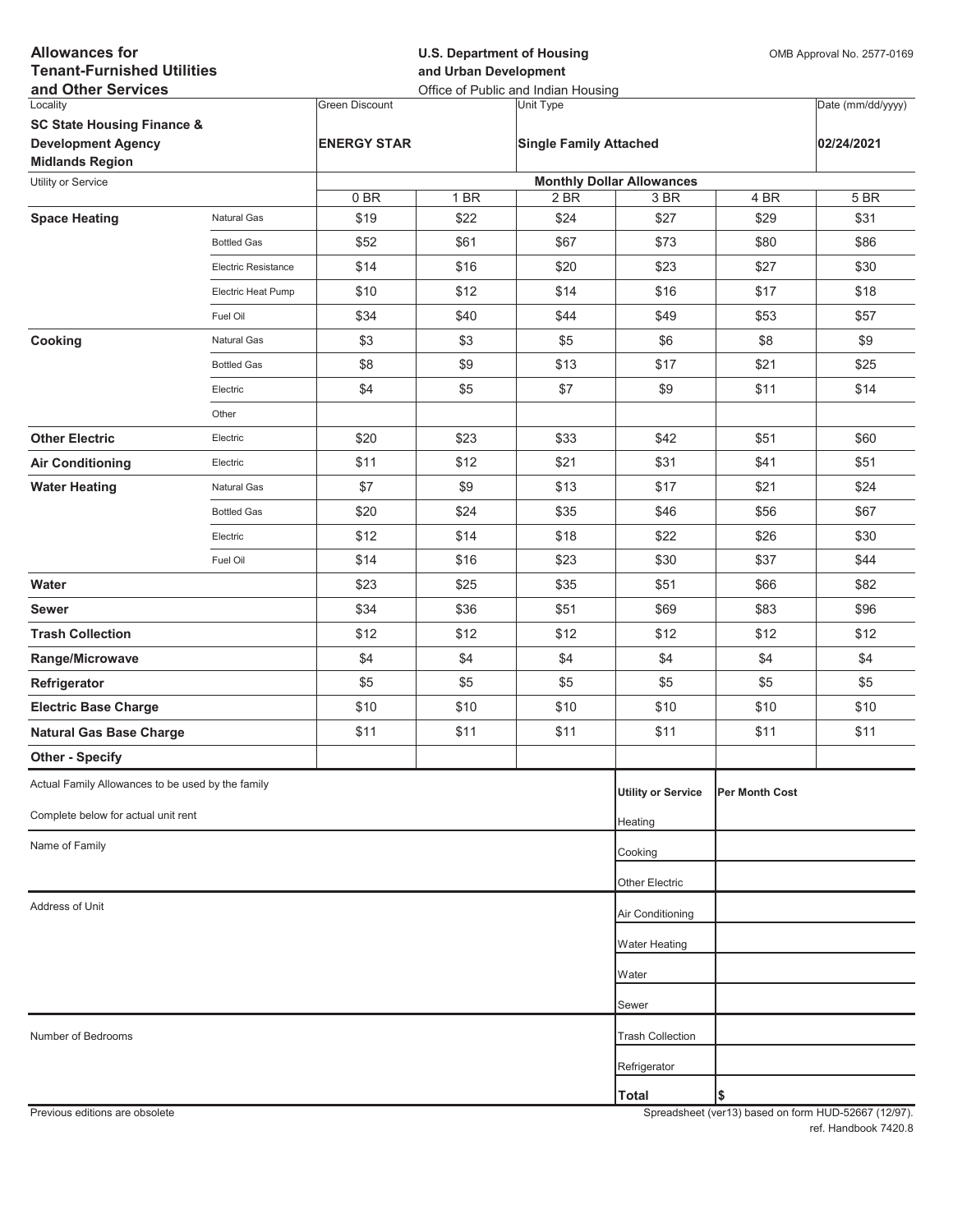| <b>Allowances for</b><br><b>Tenant-Furnished Utilities</b><br>and Other Services |                     | <b>U.S. Department of Housing</b><br>and Urban Development<br>Office of Public and Indian Housing |      |           |                                  | OMB Approval No. 2577-0169 |                                                     |  |
|----------------------------------------------------------------------------------|---------------------|---------------------------------------------------------------------------------------------------|------|-----------|----------------------------------|----------------------------|-----------------------------------------------------|--|
| Locality                                                                         |                     | <b>Green Discount</b>                                                                             |      | Unit Type |                                  |                            | Date (mm/dd/yyyy)                                   |  |
| <b>SC State Housing Finance &amp;</b>                                            |                     |                                                                                                   |      |           |                                  |                            |                                                     |  |
| <b>Development Agency</b><br><b>Midlands Region</b>                              |                     | No                                                                                                |      |           | Lowrise Apartment (2 - 4 units)  |                            | 02/24/2021                                          |  |
| Utility or Service                                                               |                     |                                                                                                   |      |           | <b>Monthly Dollar Allowances</b> |                            |                                                     |  |
|                                                                                  |                     | 0BR                                                                                               | 1 BR | 2 BR      | 3 BR                             | 4 BR                       | <b>5 BR</b>                                         |  |
| <b>Space Heating</b>                                                             | Natural Gas         | \$25                                                                                              | \$29 | \$31      | \$33                             | \$35                       | \$37                                                |  |
|                                                                                  | <b>Bottled Gas</b>  | \$69                                                                                              | \$81 | \$86      | \$91                             | \$96                       | \$101                                               |  |
|                                                                                  | Electric Resistance | \$17                                                                                              | \$20 | \$24      | \$28                             | \$32                       | \$36                                                |  |
|                                                                                  | Electric Heat Pump  | \$13                                                                                              | \$15 | \$18      | \$20                             | \$22                       | \$24                                                |  |
|                                                                                  | Fuel Oil            | \$45                                                                                              | \$54 | \$57      | \$60                             | \$64                       | \$67                                                |  |
| Cooking                                                                          | Natural Gas         | \$3                                                                                               | \$4  | \$6       | \$7                              | \$9                        | \$11                                                |  |
|                                                                                  | <b>Bottled Gas</b>  | \$9                                                                                               | \$11 | \$16      | \$20                             | \$25                       | \$30                                                |  |
|                                                                                  | Electric            | \$5                                                                                               | \$6  | \$9       | \$11                             | \$14                       | \$17                                                |  |
|                                                                                  | Other               |                                                                                                   |      |           |                                  |                            |                                                     |  |
| <b>Other Electric</b>                                                            | Electric            | \$23                                                                                              | \$28 | \$38      | \$49                             | \$60                       | \$71                                                |  |
| <b>Air Conditioning</b>                                                          | Electric            | \$14                                                                                              | \$17 | \$24      | \$32                             | \$40                       | \$47                                                |  |
| <b>Water Heating</b>                                                             | Natural Gas         | \$9                                                                                               | \$11 | \$15      | \$20                             | \$25                       | \$30                                                |  |
|                                                                                  | <b>Bottled Gas</b>  | \$25                                                                                              | \$29 | \$42      | \$56                             | \$69                       | \$82                                                |  |
|                                                                                  | Electric            | \$15                                                                                              | \$17 | \$22      | \$27                             | \$32                       | \$37                                                |  |
|                                                                                  | Fuel Oil            | \$17                                                                                              | \$19 | \$28      | \$37                             | \$45                       | \$54                                                |  |
| Water                                                                            |                     | \$23                                                                                              | \$25 | \$35      | \$51                             | \$66                       | \$82                                                |  |
| Sewer                                                                            |                     | \$34                                                                                              | \$36 | \$51      | \$69                             | \$83                       | \$96                                                |  |
| <b>Trash Collection</b>                                                          |                     | \$12                                                                                              | \$12 | \$12      | \$12                             | \$12                       | \$12                                                |  |
| Range/Microwave                                                                  |                     | \$4                                                                                               | \$4  | \$4       | \$4                              | \$4                        | \$4                                                 |  |
| Refrigerator                                                                     |                     | \$5                                                                                               | \$5  | \$5       | \$5                              | \$5                        | \$5                                                 |  |
| <b>Electric Base Charge</b>                                                      |                     | \$10                                                                                              | \$10 | \$10      | \$10                             | \$10                       | \$10                                                |  |
| <b>Natural Gas Base Charge</b>                                                   |                     | \$11                                                                                              | \$11 | \$11      | \$11                             | \$11                       | \$11                                                |  |
| <b>Other - Specify</b>                                                           |                     |                                                                                                   |      |           |                                  |                            |                                                     |  |
| Actual Family Allowances to be used by the family                                |                     |                                                                                                   |      |           | <b>Utility or Service</b>        | Per Month Cost             |                                                     |  |
| Complete below for actual unit rent                                              |                     |                                                                                                   |      |           | Heating                          |                            |                                                     |  |
| Name of Family                                                                   |                     |                                                                                                   |      |           | Cooking                          |                            |                                                     |  |
|                                                                                  |                     |                                                                                                   |      |           | Other Electric                   |                            |                                                     |  |
| Address of Unit                                                                  |                     |                                                                                                   |      |           | Air Conditioning                 |                            |                                                     |  |
|                                                                                  |                     |                                                                                                   |      |           |                                  |                            |                                                     |  |
|                                                                                  |                     |                                                                                                   |      |           | <b>Water Heating</b>             |                            |                                                     |  |
|                                                                                  |                     |                                                                                                   |      |           | Water                            |                            |                                                     |  |
|                                                                                  |                     |                                                                                                   |      |           | Sewer                            |                            |                                                     |  |
| Number of Bedrooms                                                               |                     |                                                                                                   |      |           | <b>Trash Collection</b>          |                            |                                                     |  |
|                                                                                  |                     |                                                                                                   |      |           | Refrigerator                     |                            |                                                     |  |
| Previous editions are obsolete                                                   |                     |                                                                                                   |      |           | Total                            | \$                         | Spreadsheet (ver13) based on form HUD-52667 (12/97) |  |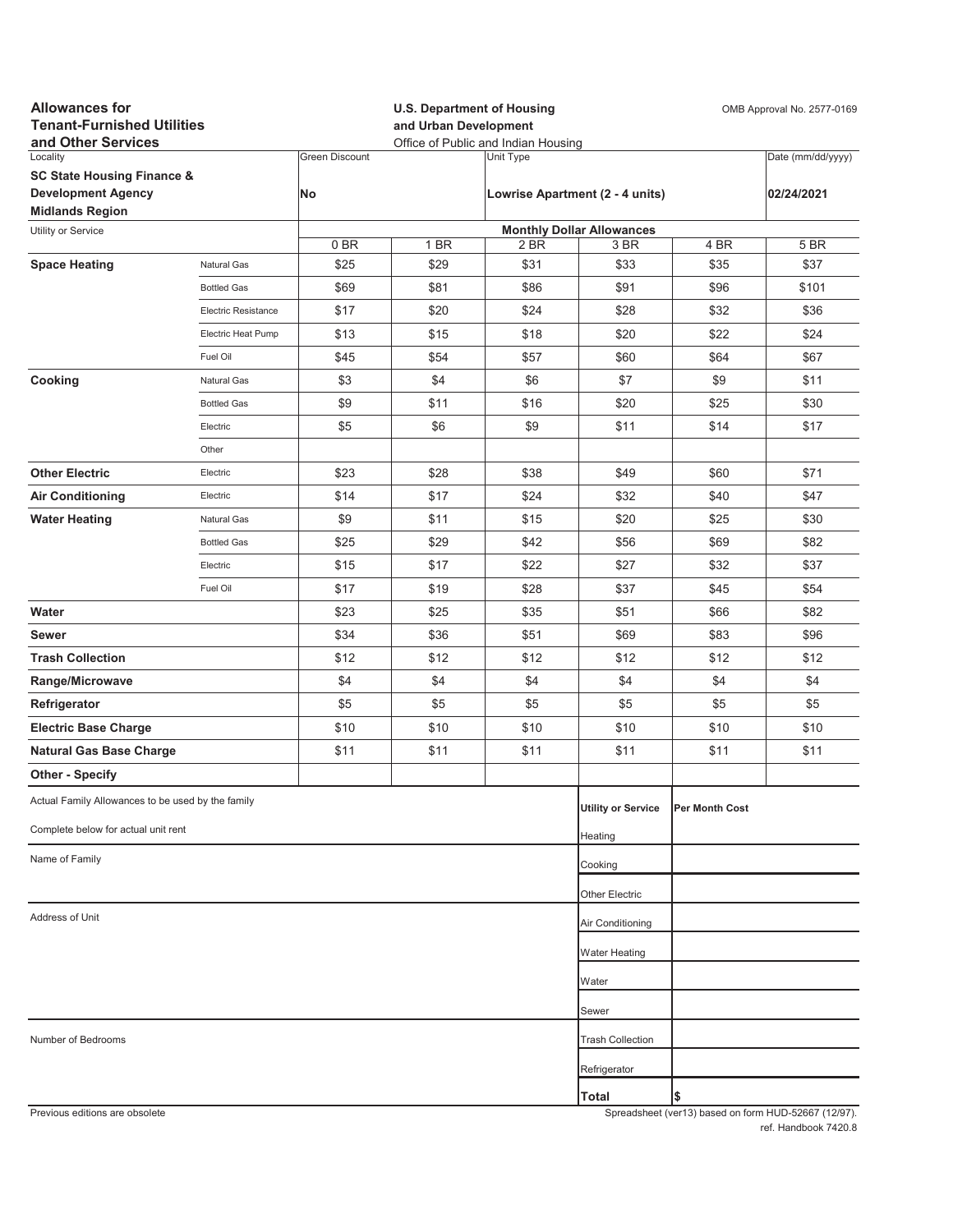| <b>Allowances for</b><br><b>Tenant-Furnished Utilities</b><br>and Other Services |                            |                       | <b>U.S. Department of Housing</b><br>and Urban Development<br>Office of Public and Indian Housing |           |                                  |                | OMB Approval No. 2577-0169 |  |
|----------------------------------------------------------------------------------|----------------------------|-----------------------|---------------------------------------------------------------------------------------------------|-----------|----------------------------------|----------------|----------------------------|--|
| Locality                                                                         |                            | <b>Green Discount</b> |                                                                                                   | Unit Type |                                  |                | Date (mm/dd/yyyy)          |  |
| <b>SC State Housing Finance &amp;</b>                                            |                            |                       |                                                                                                   |           |                                  |                |                            |  |
| <b>Development Agency</b><br><b>Midlands Region</b>                              |                            | <b>ENERGY STAR</b>    |                                                                                                   |           | Lowrise Apartment (2 - 4 units)  |                | 02/24/2021                 |  |
| Utility or Service                                                               |                            |                       |                                                                                                   |           | <b>Monthly Dollar Allowances</b> |                |                            |  |
|                                                                                  |                            | 0BR                   | 1 BR                                                                                              | 2 BR      | 3 BR                             | 4 BR           | 5 BR                       |  |
| <b>Space Heating</b>                                                             | Natural Gas                | \$21                  | \$24                                                                                              | \$26      | \$27                             | \$29           | \$30                       |  |
|                                                                                  | <b>Bottled Gas</b>         | \$56                  | \$66                                                                                              | \$70      | \$75                             | \$79           | \$83                       |  |
|                                                                                  | <b>Electric Resistance</b> | \$14                  | \$16                                                                                              | \$20      | \$23                             | \$27           | \$30                       |  |
|                                                                                  | Electric Heat Pump         | \$11                  | \$12                                                                                              | \$15      | \$16                             | \$18           | \$19                       |  |
|                                                                                  | Fuel Oil                   | \$37                  | \$44                                                                                              | \$47      | \$49                             | \$52           | \$55                       |  |
| Cooking                                                                          | Natural Gas                | \$3                   | \$3                                                                                               | \$5       | \$6                              | \$8            | \$9                        |  |
|                                                                                  | <b>Bottled Gas</b>         | \$8                   | \$9                                                                                               | \$13      | \$17                             | \$21           | \$25                       |  |
|                                                                                  | Electric                   | \$4                   | \$5                                                                                               | \$7       | \$9                              | \$11           | \$14                       |  |
|                                                                                  | Other                      |                       |                                                                                                   |           |                                  |                |                            |  |
| <b>Other Electric</b>                                                            | Electric                   | \$19                  | \$23                                                                                              | \$31      | \$40                             | \$49           | \$58                       |  |
| <b>Air Conditioning</b>                                                          | Electric                   | \$12                  | \$14                                                                                              | \$19      | \$26                             | \$32           | \$38                       |  |
| <b>Water Heating</b>                                                             | Natural Gas                | \$7                   | \$9                                                                                               | \$13      | \$17                             | \$21           | \$24                       |  |
|                                                                                  | <b>Bottled Gas</b>         | \$20                  | \$24                                                                                              | \$35      | \$46                             | \$56           | \$67                       |  |
|                                                                                  | Electric                   | \$12                  | \$14                                                                                              | \$18      | \$22                             | \$26           | \$30                       |  |
|                                                                                  | Fuel Oil                   | \$14                  | \$16                                                                                              | \$23      | \$30                             | \$37           | \$44                       |  |
| Water                                                                            |                            | \$23                  | \$25                                                                                              | \$35      | \$51                             | \$66           | \$82                       |  |
| <b>Sewer</b>                                                                     |                            | \$34                  | \$36                                                                                              | \$51      | \$69                             | \$83           | \$96                       |  |
| <b>Trash Collection</b>                                                          |                            | \$12                  | \$12                                                                                              | \$12      | \$12                             | \$12           | \$12                       |  |
| Range/Microwave                                                                  |                            | \$4                   | \$4                                                                                               | \$4       | \$4                              | \$4            | \$4                        |  |
| Refrigerator                                                                     |                            | \$5                   | \$5                                                                                               | \$5       | \$5                              | \$5            | \$5                        |  |
| <b>Electric Base Charge</b>                                                      |                            | \$10                  | \$10                                                                                              | \$10      | \$10                             | \$10           | \$10                       |  |
| <b>Natural Gas Base Charge</b>                                                   |                            | \$11                  | \$11                                                                                              | \$11      | \$11                             | \$11           | \$11                       |  |
| <b>Other - Specify</b>                                                           |                            |                       |                                                                                                   |           |                                  |                |                            |  |
| Actual Family Allowances to be used by the family                                |                            |                       |                                                                                                   |           | <b>Utility or Service</b>        | Per Month Cost |                            |  |
| Complete below for actual unit rent                                              |                            |                       |                                                                                                   |           | Heating                          |                |                            |  |
| Name of Family                                                                   |                            |                       |                                                                                                   |           | Cooking                          |                |                            |  |
|                                                                                  |                            |                       |                                                                                                   |           | Other Electric                   |                |                            |  |
| Address of Unit                                                                  |                            |                       |                                                                                                   |           | Air Conditioning                 |                |                            |  |
|                                                                                  |                            |                       |                                                                                                   |           | <b>Water Heating</b>             |                |                            |  |
|                                                                                  |                            |                       |                                                                                                   |           | Water                            |                |                            |  |
|                                                                                  |                            |                       |                                                                                                   |           | Sewer                            |                |                            |  |
| Number of Bedrooms                                                               |                            |                       |                                                                                                   |           | <b>Trash Collection</b>          |                |                            |  |
|                                                                                  |                            |                       |                                                                                                   |           | Refrigerator                     |                |                            |  |
|                                                                                  |                            |                       |                                                                                                   |           | <b>Total</b>                     | \$             |                            |  |
|                                                                                  |                            |                       |                                                                                                   |           |                                  |                |                            |  |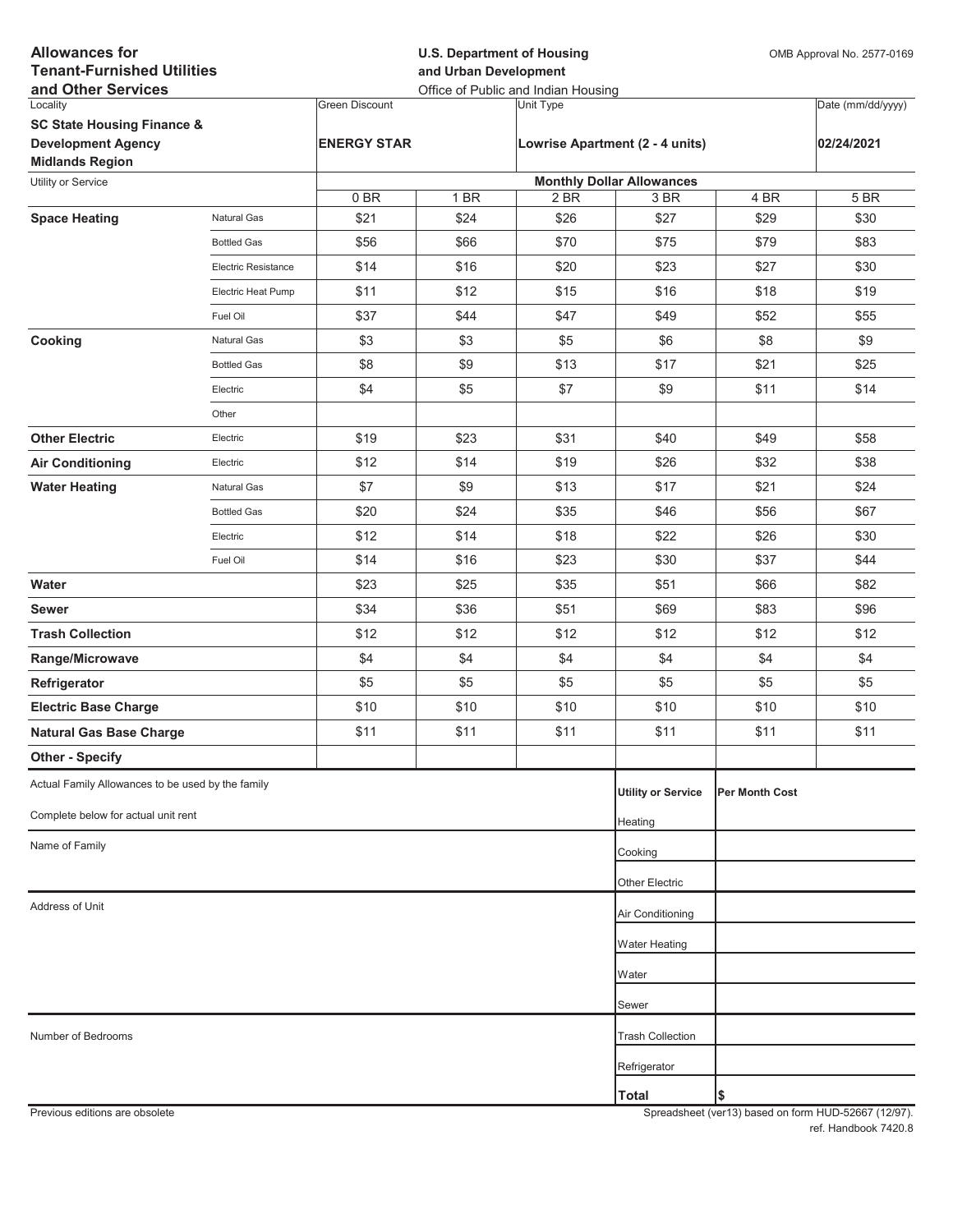| <b>Allowances for</b><br><b>Tenant-Furnished Utilities</b><br>and Other Services |                     |                       | <b>U.S. Department of Housing</b><br>and Urban Development<br>Office of Public and Indian Housing |                  |                                          |                | OMB Approval No. 2577-0169 |  |
|----------------------------------------------------------------------------------|---------------------|-----------------------|---------------------------------------------------------------------------------------------------|------------------|------------------------------------------|----------------|----------------------------|--|
| Locality                                                                         |                     | <b>Green Discount</b> |                                                                                                   | <b>Unit Type</b> |                                          |                | Date (mm/dd/yyyy)          |  |
| <b>SC State Housing Finance &amp;</b>                                            |                     |                       |                                                                                                   |                  |                                          |                |                            |  |
| <b>Development Agency</b>                                                        |                     | <b>No</b>             |                                                                                                   |                  | Larger Apartment Bldgs. (5+ units)       |                | 02/24/2021                 |  |
| <b>Midlands Region</b>                                                           |                     |                       |                                                                                                   |                  |                                          |                |                            |  |
| Utility or Service                                                               |                     | 0BR                   | 1 BR                                                                                              | 2 BR             | <b>Monthly Dollar Allowances</b><br>3 BR | 4 BR           | 5 BR                       |  |
| <b>Space Heating</b>                                                             | Natural Gas         | \$17                  | \$20                                                                                              | \$22             | \$25                                     | \$27           | \$29                       |  |
|                                                                                  | <b>Bottled Gas</b>  | \$47                  | \$55                                                                                              | \$61             | \$68                                     | \$74           | \$81                       |  |
|                                                                                  | Electric Resistance | \$12                  | \$14                                                                                              | \$17             | \$21                                     | \$24           | \$27                       |  |
|                                                                                  | Electric Heat Pump  | \$10                  | \$12                                                                                              | \$14             | \$16                                     | \$17           | \$18                       |  |
|                                                                                  | Fuel Oil            | \$31                  | \$36                                                                                              | \$41             | \$45                                     | \$49           | \$53                       |  |
| Cooking                                                                          | Natural Gas         | \$3                   | \$4                                                                                               | \$6              | \$7                                      | \$9            | \$11                       |  |
|                                                                                  | <b>Bottled Gas</b>  | \$9                   | \$11                                                                                              | \$16             | \$20                                     | \$25           | \$30                       |  |
|                                                                                  | Electric            | \$5                   | \$6                                                                                               | \$9              | \$11                                     | \$14           | \$17                       |  |
|                                                                                  | Other               |                       |                                                                                                   |                  |                                          |                |                            |  |
| <b>Other Electric</b>                                                            | Electric            | \$19                  | \$23                                                                                              | \$31             | \$40                                     | \$49           | \$58                       |  |
| <b>Air Conditioning</b>                                                          | Electric            | \$13                  | \$15                                                                                              | \$21             | \$28                                     | \$35           | \$42                       |  |
| <b>Water Heating</b>                                                             | Natural Gas         | \$7                   | \$9                                                                                               | \$12             | \$16                                     | \$20           | \$24                       |  |
|                                                                                  | <b>Bottled Gas</b>  | \$20                  | \$24                                                                                              | \$34             | \$44                                     | \$55           | \$65                       |  |
|                                                                                  | Electric            | \$12                  | \$14                                                                                              | \$18             | \$22                                     | \$25           | \$29                       |  |
|                                                                                  | Fuel Oil            | \$13                  | \$16                                                                                              | \$23             | \$29                                     | \$36           | \$43                       |  |
| Water                                                                            |                     | \$23                  | \$25                                                                                              | \$35             | \$51                                     | \$66           | \$82                       |  |
| <b>Sewer</b>                                                                     |                     | \$34                  | \$36                                                                                              | \$51             | \$69                                     | \$83           | \$96                       |  |
| <b>Trash Collection</b>                                                          |                     | \$12                  | \$12                                                                                              | \$12             | \$12                                     | \$12           | \$12                       |  |
| Range/Microwave                                                                  |                     | \$4                   | \$4                                                                                               | \$4              | \$4                                      | \$4            | \$4                        |  |
| Refrigerator                                                                     |                     | \$5                   | \$5                                                                                               | \$5              | \$5                                      | \$5            | \$5                        |  |
| <b>Electric Base Charge</b>                                                      |                     | \$10                  | \$10                                                                                              | \$10             | \$10                                     | \$10           | \$10                       |  |
| <b>Natural Gas Base Charge</b>                                                   |                     | \$11                  | \$11                                                                                              | \$11             | \$11                                     | \$11           | \$11                       |  |
| <b>Other - Specify</b>                                                           |                     |                       |                                                                                                   |                  |                                          |                |                            |  |
| Actual Family Allowances to be used by the family                                |                     |                       |                                                                                                   |                  | <b>Utility or Service</b>                | Per Month Cost |                            |  |
| Complete below for actual unit rent                                              |                     |                       |                                                                                                   |                  | Heating                                  |                |                            |  |
| Name of Family                                                                   |                     |                       |                                                                                                   |                  | Cooking                                  |                |                            |  |
|                                                                                  |                     |                       |                                                                                                   |                  |                                          |                |                            |  |
| Address of Unit                                                                  |                     |                       |                                                                                                   |                  | Other Electric                           |                |                            |  |
|                                                                                  |                     |                       |                                                                                                   |                  | Air Conditioning                         |                |                            |  |
|                                                                                  |                     |                       |                                                                                                   |                  | <b>Water Heating</b>                     |                |                            |  |
|                                                                                  |                     |                       |                                                                                                   |                  | Water                                    |                |                            |  |
|                                                                                  |                     |                       |                                                                                                   |                  | Sewer                                    |                |                            |  |
| Number of Bedrooms                                                               |                     |                       |                                                                                                   |                  | <b>Trash Collection</b>                  |                |                            |  |
|                                                                                  |                     |                       |                                                                                                   |                  | Refrigerator                             |                |                            |  |
|                                                                                  |                     |                       |                                                                                                   |                  | <b>Total</b>                             | \$             |                            |  |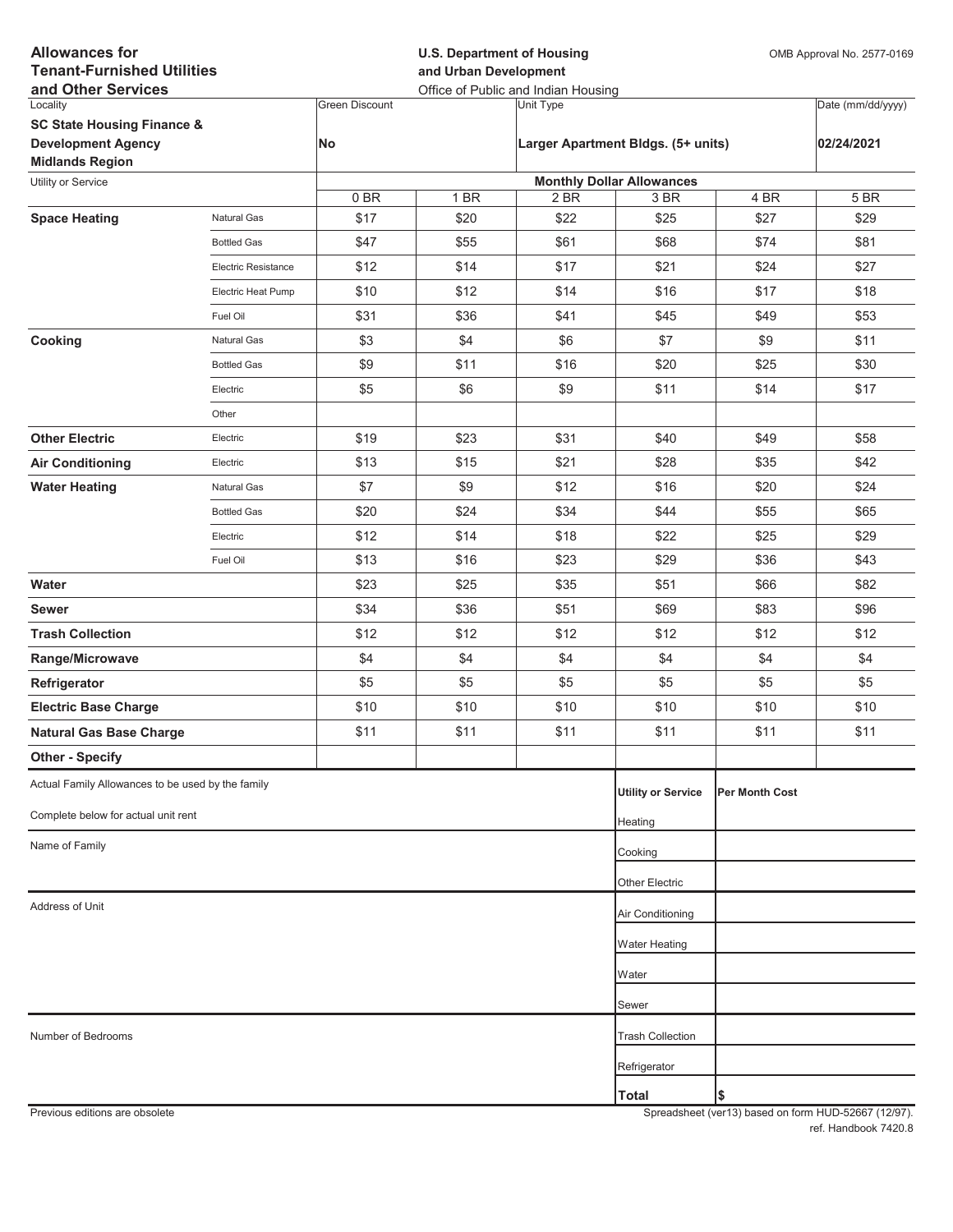| <b>Allowances for</b><br><b>Tenant-Furnished Utilities</b><br>and Other Services |                            |                       | <b>U.S. Department of Housing</b><br>and Urban Development<br>Office of Public and Indian Housing |           |                                    |                       | OMB Approval No. 2577-0169 |  |
|----------------------------------------------------------------------------------|----------------------------|-----------------------|---------------------------------------------------------------------------------------------------|-----------|------------------------------------|-----------------------|----------------------------|--|
| Locality                                                                         |                            | <b>Green Discount</b> |                                                                                                   | Unit Type |                                    |                       | Date (mm/dd/yyyy)          |  |
| <b>SC State Housing Finance &amp;</b>                                            |                            |                       |                                                                                                   |           |                                    |                       |                            |  |
| <b>Development Agency</b>                                                        |                            | <b>ENERGY STAR</b>    |                                                                                                   |           | Larger Apartment Bldgs. (5+ units) |                       | 02/24/2021                 |  |
| <b>Midlands Region</b><br>Utility or Service                                     |                            |                       |                                                                                                   |           | <b>Monthly Dollar Allowances</b>   |                       |                            |  |
|                                                                                  |                            | 0BR                   | 1 BR                                                                                              | 2 BR      | 3 BR                               | 4 BR                  | 5 BR                       |  |
| <b>Space Heating</b>                                                             | <b>Natural Gas</b>         | \$14                  | \$16                                                                                              | \$18      | \$20                               | \$22                  | \$24                       |  |
|                                                                                  | <b>Bottled Gas</b>         | \$38                  | \$45                                                                                              | \$50      | \$56                               | \$61                  | \$66                       |  |
|                                                                                  | <b>Electric Resistance</b> | \$10                  | \$11                                                                                              | \$14      | \$17                               | \$20                  | \$23                       |  |
|                                                                                  | Electric Heat Pump         | \$8                   | \$10                                                                                              | \$11      | \$13                               | \$14                  | \$15                       |  |
|                                                                                  | Fuel Oil                   | \$25                  | \$30                                                                                              | \$33      | \$37                               | \$40                  | \$44                       |  |
| Cooking                                                                          | <b>Natural Gas</b>         | \$3                   | \$3                                                                                               | \$5       | \$6                                | \$8                   | \$9                        |  |
|                                                                                  | <b>Bottled Gas</b>         | \$8                   | \$9                                                                                               | \$13      | \$17                               | \$21                  | \$25                       |  |
|                                                                                  | Electric                   | \$4                   | \$5                                                                                               | \$7       | \$9                                | \$11                  | \$14                       |  |
|                                                                                  | Other                      |                       |                                                                                                   |           |                                    |                       |                            |  |
| <b>Other Electric</b>                                                            | Electric                   | \$16                  | \$18                                                                                              | \$26      | \$33                               | \$40                  | \$47                       |  |
| <b>Air Conditioning</b>                                                          | Electric                   | \$11                  | \$13                                                                                              | \$17      | \$23                               | \$28                  | \$34                       |  |
| <b>Water Heating</b>                                                             | <b>Natural Gas</b>         | \$6                   | \$7                                                                                               | \$10      | \$13                               | \$16                  | \$20                       |  |
|                                                                                  | <b>Bottled Gas</b>         | \$16                  | \$19                                                                                              | \$28      | \$36                               | \$45                  | \$54                       |  |
|                                                                                  | Electric                   | \$10                  | \$11                                                                                              | \$15      | \$18                               | \$21                  | \$24                       |  |
|                                                                                  | Fuel Oil                   | \$11                  | \$13                                                                                              | \$18      | \$24                               | \$30                  | \$36                       |  |
| Water                                                                            |                            | \$23                  | \$25                                                                                              | \$35      | \$51                               | \$66                  | \$82                       |  |
| <b>Sewer</b>                                                                     |                            | \$34                  | \$36                                                                                              | \$51      | \$69                               | \$83                  | \$96                       |  |
| <b>Trash Collection</b>                                                          |                            | \$12                  | \$12                                                                                              | \$12      | \$12                               | \$12                  | \$12                       |  |
| Range/Microwave                                                                  |                            | \$4                   | \$4                                                                                               | \$4       | \$4                                | \$4                   | \$4                        |  |
| Refrigerator                                                                     |                            | \$5                   | \$5                                                                                               | \$5       | \$5                                | \$5                   | \$5                        |  |
| <b>Electric Base Charge</b>                                                      |                            | \$10                  | \$10                                                                                              | \$10      | \$10                               | \$10                  | \$10                       |  |
| <b>Natural Gas Base Charge</b>                                                   |                            | \$11                  | \$11                                                                                              | \$11      | \$11                               | \$11                  | \$11                       |  |
| <b>Other - Specify</b>                                                           |                            |                       |                                                                                                   |           |                                    |                       |                            |  |
| Actual Family Allowances to be used by the family                                |                            |                       |                                                                                                   |           | <b>Utility or Service</b>          | <b>Per Month Cost</b> |                            |  |
| Complete below for actual unit rent                                              |                            |                       |                                                                                                   |           | Heating                            |                       |                            |  |
| Name of Family                                                                   |                            |                       |                                                                                                   |           | Cooking                            |                       |                            |  |
|                                                                                  |                            |                       |                                                                                                   |           | Other Electric                     |                       |                            |  |
| Address of Unit                                                                  |                            |                       |                                                                                                   |           |                                    |                       |                            |  |
|                                                                                  |                            |                       |                                                                                                   |           | Air Conditioning                   |                       |                            |  |
|                                                                                  |                            |                       |                                                                                                   |           | <b>Water Heating</b>               |                       |                            |  |
|                                                                                  |                            |                       |                                                                                                   |           | Water                              |                       |                            |  |
|                                                                                  |                            |                       |                                                                                                   |           | Sewer                              |                       |                            |  |
| Number of Bedrooms                                                               |                            |                       |                                                                                                   |           | <b>Trash Collection</b>            |                       |                            |  |
|                                                                                  |                            |                       |                                                                                                   |           | Refrigerator                       |                       |                            |  |
|                                                                                  |                            |                       |                                                                                                   |           | <b>Total</b>                       | I\$                   |                            |  |